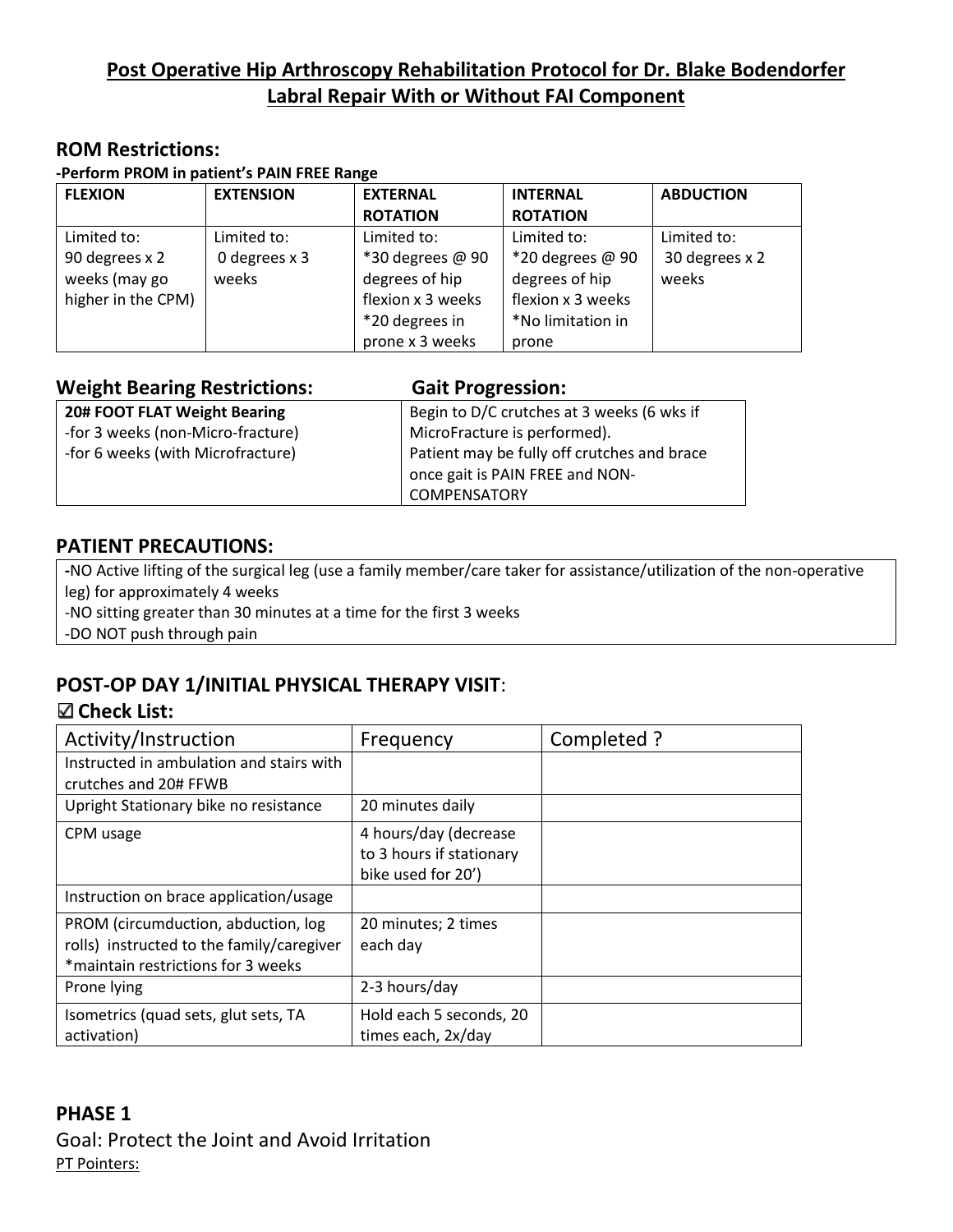-Goal is symmetric ROM by 6-8 weeeks

-NO Active open chain hip flexor activation

-Emphasize Proximal Control

-Manual Therapy to be provided **20-30 minutes**/PT session

| Date of surgery:                                                           | Week                      |   |                      | 3            | 5            | 6 |
|----------------------------------------------------------------------------|---------------------------|---|----------------------|--------------|--------------|---|
| Stationary bike (20 min, Increase time at week 3 as patient tolerates)     | Daily                     | ✓ | v                    | $\checkmark$ | ✓            |   |
| Soft tissue mobilization (specific focus to the adductors, TFL, Iliopsoas, | Daily (20-30 minutes each | ✓ |                      |              |              |   |
| QL and Inguinal ligament)                                                  | session)                  |   |                      |              |              |   |
| <b>Isometrics</b>                                                          | daily                     | ✓ |                      |              |              |   |
| -quad, glutes, TA                                                          |                           |   |                      |              |              |   |
| Diaphragmatic breathing                                                    | daily                     | ✓ | ✓                    |              |              |   |
| Quadriped                                                                  | daily                     | ✓ |                      |              |              |   |
| -rocking, pelvic tilts, arm lifts                                          |                           |   |                      |              |              |   |
| Anterior capsule stretches: surgical leg off table/Figure 4                | daily                     |   |                      | $\checkmark$ | $\checkmark$ |   |
| Clams/reverse clams                                                        | daily                     | ✔ |                      |              |              |   |
| TA activation with bent knee fall outs                                     | daily                     | ✓ |                      |              |              |   |
| Bridging progression                                                       | 5x/week                   |   | $\ddot{\phantom{0}}$ |              | v            |   |
| Prone hip ER/IR, hamstring curls                                           | 5x/week                   |   |                      |              |              |   |

### **PHASE 2**

#### Goal: Non-Compensatory Gait and Progression

PT Pointers:

-Advance ambulation slowly without crutches/brace as patient tolerates and avoid any compensatory patterns -Provide tactile and verbal cueing to enable non-compensatory gait patterning

-Advance exercises only as patient exhibits good control (proximally and distally) with previous exercises

-If MicroFracture was performed, Hold all weight bearing exercises until week 6

| Date of Surgery:                                    | Week    | 3            | 4            | 5            | 6            |   | 8            | 9            | 10 |
|-----------------------------------------------------|---------|--------------|--------------|--------------|--------------|---|--------------|--------------|----|
| Progress off crutches starting week 3               |         | $\checkmark$ |              |              |              |   |              |              |    |
| Continuation of soft tissue mobilization to treat   | 2x/week | ✓            | ✓            | $\checkmark$ | $\checkmark$ | ✓ | $\checkmark$ | $\checkmark$ |    |
| specific restrictions                               |         |              |              |              |              |   |              |              |    |
| Joint Mobilizations posterior/inferior glides       | 2x/week |              |              | $\checkmark$ | $\checkmark$ | ✓ | ✓            | $\checkmark$ |    |
| Joint Mobilizations anterior glides                 | 2x/week |              |              |              |              | ✓ | ✓            | $\checkmark$ |    |
| Prone hip extension                                 | 5x/week | $\checkmark$ | ✓            | $\checkmark$ |              |   |              |              |    |
| Tall kneeling and 1/2 kneeling w/ core and shoulder | 5x/week | ✓            | ✓            | ✓            | $\checkmark$ |   |              |              |    |
| girdle strengthening                                |         |              |              |              |              |   |              |              |    |
| Standing weight shifts: side/side and               | 5x/week | ✓            | $\checkmark$ |              |              |   |              |              |    |
| anterior/posterior                                  |         |              |              |              |              |   |              |              |    |
| Backward and lateral walking no resistance          | 5x/week | $\checkmark$ | ✓            |              |              |   |              |              |    |
| Standing double leg 1/ <sub>3</sub> knee bends      | 5x/week |              |              | ✓            | $\checkmark$ |   |              |              |    |
| Advance double leg squat                            | 5x/week |              |              |              | $\checkmark$ | ✓ | ✓            | $\checkmark$ |    |
| Forward step ups                                    | 5x/week |              |              |              | $\checkmark$ | ✓ | ✓            |              |    |
| Modified planks and modified side planks            | 5x/week |              |              |              | $\checkmark$ | ✓ | ✓            | $\checkmark$ |    |
| Elliptical (begin 3 min, $\uparrow$ as tolerated)   | 3x/week |              |              |              | $\checkmark$ | ✓ | ✓            |              |    |

## **Phase 3** Goal: Return the Patient to Their Pre-Injury Level

#### PT Pointers: -Focus on more FUNCTIONAL exercises in all planes